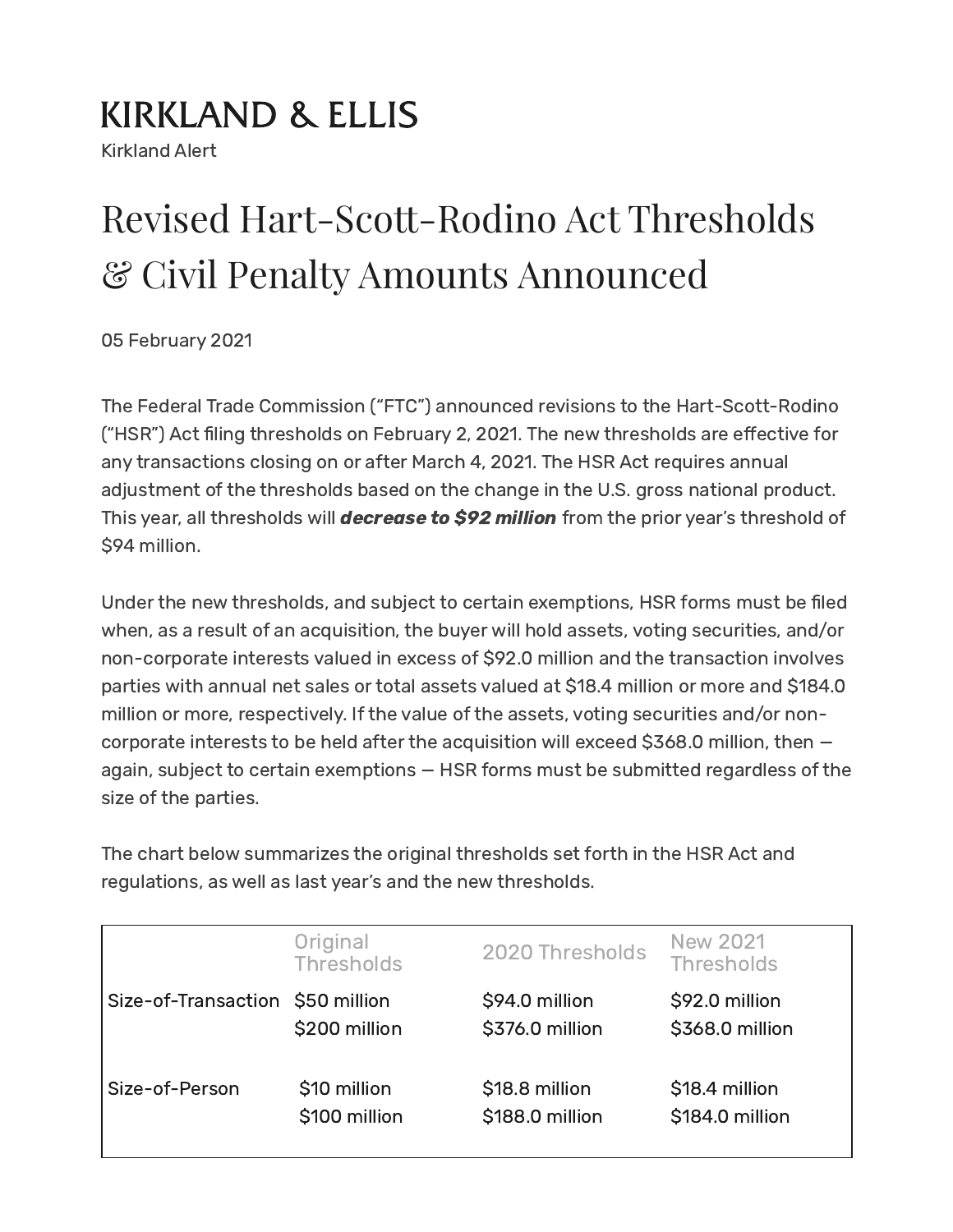Filing fees have not changed and apply to the new thresholds as follows:

| Transaction Value                                                                   | <b>Filing Fee</b> |
|-------------------------------------------------------------------------------------|-------------------|
| Greater than \$92.0 million but less than \$184.0 million                           | \$45,000          |
| Greater than or equal to \$184.0 million but less than \$919.9 \$125,000<br>million |                   |
| S919.9 million or more                                                              | \$280,000         |

The FTC also has announced an increase in the maximum civil penalty amounts for HSR violations from \$43,280 per day to \$43,792 per day, effective January 11, 2021. The FTC is required by law to adjust the HSR penalty amounts and various other civil penalty amounts annually for inflation based on the percentage change in the Consumer Price Index.

Note there is no change in dollar values with respect to either (i) the \$500 million exemption in connection with the acquisition of reserves of oil, natural gas, shale or tar sands, or rights to reserves of oil, natural gas, shale or tar sands and associated exploration or production assets or (ii) the \$200 million exemption in connection with the acquisition of reserves of coal, or rights to reserves of coal and associated exploration or production assets.

Prior to the publication of the adjusted HSR Act thresholds, the period for public comments on proposed changes to the HSR Rules closed on February 1, 2021. For additional information describing the proposed, please see our [summary](https://www.kirkland.com/publications/kirkland-alert/2021/01/proposed-changes-to-the-hsr-act-rules) here.

Application of the HSR thresholds to a transaction involves detailed knowledge of the HSR Act and its implementing regulations. If you have any questions regarding the HSR Act, the new thresholds or whether a transaction is subject to HSR reporting, please contact the authors listed below or your usual Kirkland contact.

#### Related Professionals

[Carla](https://www.kirkland.com/lawyers/h/hine-carla-a-r) A. R. Hine

Partner / [Washington,](https://www.kirkland.com/offices/washington-dc) D.C.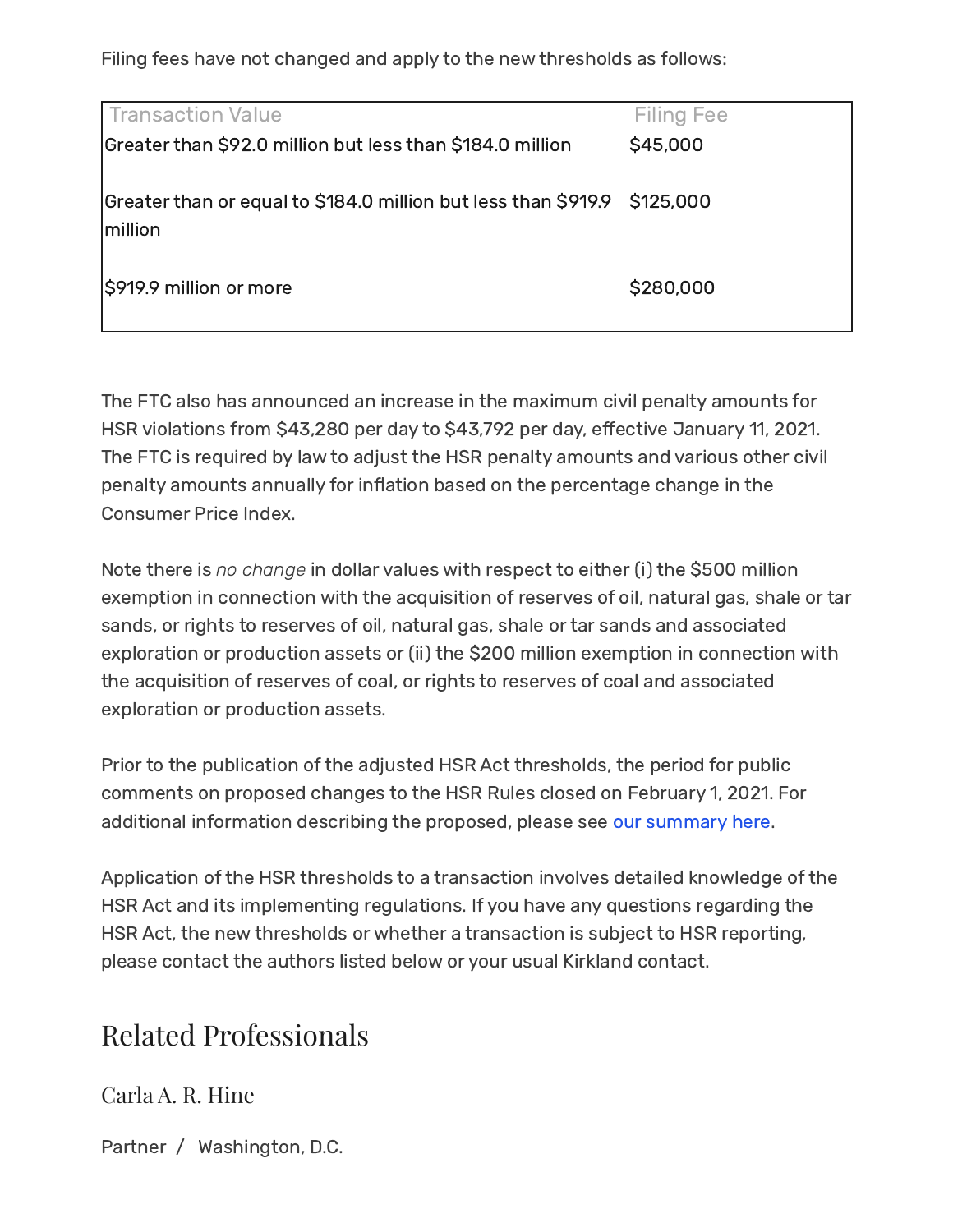[Michael](https://www.kirkland.com/lawyers/t/thorpe-michael-d) D. Thorpe

Partner / [Chicago](https://www.kirkland.com/offices/chicago)

Kurt J. Wunderlich

Director, Mergers/Acquisitions Clearance / [Chicago](https://www.kirkland.com/offices/chicago)

Ellen M. [Jakovic](https://www.kirkland.com/lawyers/j/jakovic-ellen-m)

Partner / [Washington,](https://www.kirkland.com/offices/washington-dc) D.C.

Kelsey [Laugel](https://www.kirkland.com/lawyers/l/laugel-kelsey)

Associate / [Chicago](https://www.kirkland.com/offices/chicago)

#### Related Services

#### Practices

- Antitrust & [Competition](https://www.kirkland.com/services/practices/litigation/antitrust--competition)
- [Transactional](https://www.kirkland.com/services/practices/transactional)

### Suggested Reading

- 19 January 2021 Kirkland Alert 2021 EU [Antitrust](https://www.kirkland.com/publications/kirkland-alert/2021/01/2021-eu-antitrust-update) Update
- 19 January 2021 Kirkland Alert Commerce Department Issues Interim Rule to Restrict Information and [Communications](https://www.kirkland.com/publications/kirkland-alert/2021/01/interim-rule-on-icts-supply-chain-transactions) Technology and Services Supply Chain Transactions with "Foreign Adversaries"
- 13 January 2021 Kirkland Alert Trump Administration Comes to a Close Amidst a Flurry of Export Controls and Associated Regulatory [Developments,](https://www.kirkland.com/publications/kirkland-alert/2021/01/year-end-export-controls) Primarily Targeting China

This publication is distributed with the understanding that the author, publisher and distributor of this publication and/or any linked publication are not rendering legal, accounting, or other professional advice or opinions on specific facts or matters and, accordingly, assume no liability whatsoever in connection with its use. Pursuant to applicable rules of professional conduct, portions of this publication may constitute Attorney Advertising.